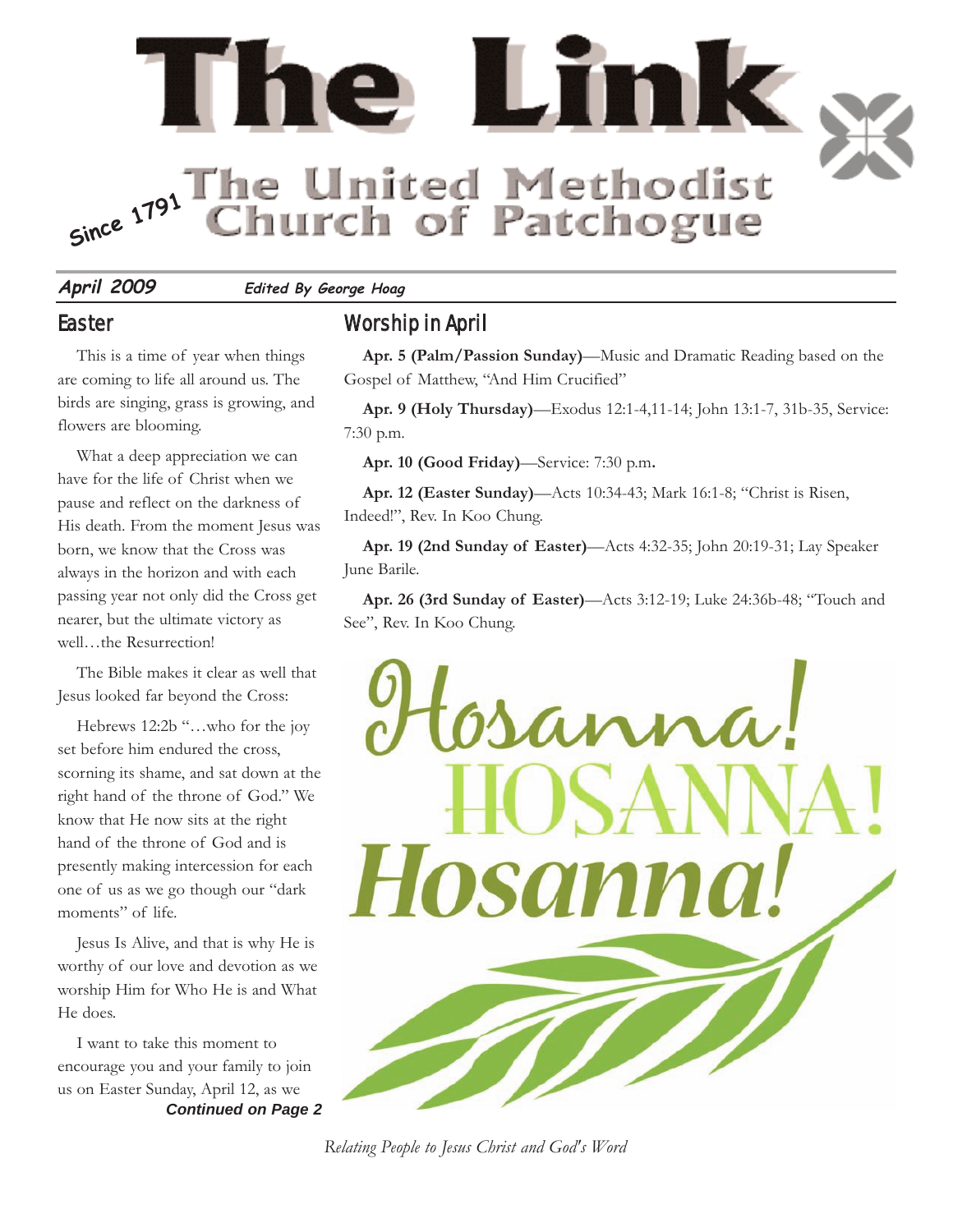# Circle of Concern

#### *For Bereavement:*

Family and friends of Jan Boyd.

#### *For Guidance:*

Lisa D., Barbara McAllister, Joe Brentlink, David & Lori Purificato, Ray Gallo, Ray Clark, Maj. Don Cornwell stationed in South Korea, Cat Placement and Rescue, Brenda Bonfe D'Angelo, Christy Wood, Samantha, Michael Dellazizzi and family, Michael Amarati, Ernie Titus, Philip Demacos, Pat, Joanne, and Connor.

#### *These Who are Hospitalized:*

Josh Boneventure, Christine Quinn's cousin Frank, Nana Grace, Nancy Marshall, Howard Alt, Baby Joseph, Mike Welsh.

#### *These at Home:*

Betty Hansley, Cliff McLean, Joan Welsh, Joseph Weinzettle, Eric & Pat Carlson, Nancy Rogers, Martha Campanile, Natalie Burnett-Lynch, Kathleen Chodorski, Philip Crandall, Kyra McCarthy, Lucille Barthelme, Debi DelRossi, Belle Barile, Tom Furman, Lisa Lopez, Dorotea Sanchez, Mary Jones, Ruth Masem, Billy Lattazino, Shirley Scalice, Florence Carde, Frank Westerland, Elizabeth Biederman, Paul Rice, Grace Richardson, John and Lauren Saas Reynolds.

#### *These who are in Rehab or Nursing Care Facilities:*

Alice Zahnd in Patchogue Nursing Center, 25 Schoenfeld Blvd., Patchogue, NY; Anna Satterly in Brookhaven Health Care Facility, 801 Gazzola Drive, East Patchogue, NY 11772; Lew and Kitty Brunnemer in Cedar Lodge Nursing Home, 6 Frowein Road, Center Moriches, NY 11934; Gerry Flood in St. James Nursing Home (Room 269) 273 Moriches Rd., St. James, NY 11780; Doris Shrimpton in Bellhaven Nursing Center, 110 Beaverdam Rd., Brookhaven; Hazel Nargi in McPeak's Adult Home, 286 N. Ocean Ave., Patchogue; Marian King in Sunrise Assisted Living, 2 Hills Rd., E. Setauket, Rm. 2; Anna Bonfe, Rm. 201, Cunningham Bldg., Loretto Rest, 708 E. Brighton Ave., Syracuse, NY 13205; Toby Miller (Room 213B) in Affinity Skilled Living and Rehabilitation Center, 305 Locust Avenue, Oakdale, NY 11769; Joan Simpson, Good Samaritan Nursing Home, 101 Elm Street, Sayville, NY 11782.

*Pray for our church and her future directions!*

## **Welcoming the Sojourner Where Faith and Immigration Intersect**

Saturday, April 18, 10:00-2:00

Patchogue United Methodist Church 10 Church Street, Patchogue, NY 11772

### Easter (from Page 1)

once again look at the reality of the Resurrection of our Savior. Invite a friend to come with you for this very special day.

#### Col. 1:18

"And he is the head of the body, the church; he is the beginning and the firstborn from among the dead, so that in everything he might have the supremacy."

Jesus Is Alive!

#### *—Pastor, In Koo, Chung* An Easter Prayer

We thank you, O Lord, for Easter: for the ways it kindles our awareness of who Jesus was and what he was about; of who you are and what you are about; of who we are and what we are about. In Jesus your character and our destiny were joined, and you promised that his work would not end with his death. And You kept your promise. Not only did the apostles take you at your word, they took your word to the world.

When we compare our faith with theirs, O God, we are humbled. They were bold; we are timid. They turned the crucifixion into a model for discipleship; we turn discipleship into an alternative to crucifixion. They interpreted Easter as a summons to choose between divine and human rule, we interpret Easter as a divine sanction on human rule. They received the resurrection as a call for radical decision; we receive it as proof of our ultimate security. They identified the suffering servant with the Risen Lord; we glorify the risen Lord at the expense of the suffering servant.

Forgive us, O God, for separating Good Friday from Easter; for believing

*Continued on Page 3*

*Lift up your church with your prayers, presence, gifts and service.*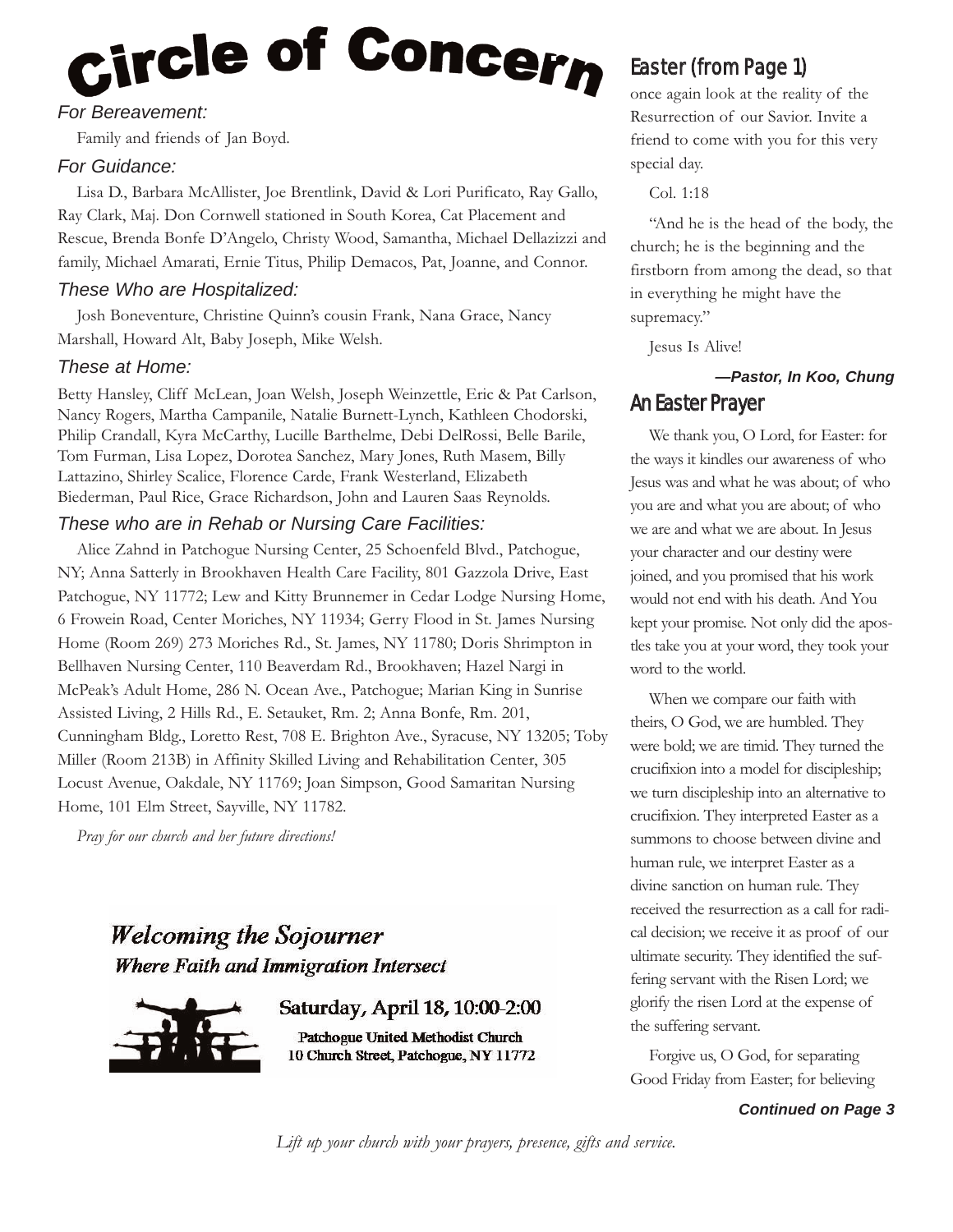#### Immigration - Part II

One of the most frequent criticisms of undocumented immigrants is, "They're breaking the law!" (This is usually spoken in a tone of righteous indignation) The clear implication is that they are therefore criminals and should be treated as such.

Did you know that to enter this country without paperwork or overstay a visa, is a violation of the Civil code of the United States, NOT the Criminal code? If you violate a traffic ordinance—speeding for example, you "As Christians, it is incumbent upon us to work together in good faith to develop humane, reasonable and intelligent responses to the many aspects of the issue."

are breaking a civil law. Chances are, unless there are other circumstances, eg: an expired license, you are not going to be put in handcuffs and hauled off to jail. Yet, that is exactly how undocumented immigrants are treated for breaking the civil laws concerning immigration. They are arrested, handcuffed, transported to detention centers, with little or no due process or even opportunity to notify family members.

In the past year, there were two major raids by the federal government of factories that employed large numbers of undocumented workers - one in the mid-west, one in the south.

Who were these people arrested in the middle of their workday? Were they drug dealers, thieves, murderers, CEO's of major banking institutions? No, they were people not so unlike you and I. People who worked hard every day to support their families. People

who hoped for a better life for their children—not a life of luxury, but one infinitely healthier and with more opportunity than was possible in the small towns and villages they migrated from. People who obeyed the criminal laws. Yet, they were torn from their families, homes, and jobs and deported or sent to languish in detention centers, while execs at AIG and other greed -

> ridden corporate entities gleefully anticipated obscene bonuses paid to keep them at their jobs where they had already

failed, having succeeded only in nearly bringing down the global economy.

Sisters and brothers, what is wrong with this picture??

Let me tell you about my experience with some members of the community who have attended our ESL classes over the last few years. The very first year, we held registration during one of the hottest weeks in August. I'm talking humid, no air moving, sweat pouring down your face, hot. People arrived early and sat patiently waiting while the BOCES counselors tested language levels and filled out required paperwork. No one huffed and puffed and complained about the long wait. No one jumped up in indignation and left. Even when a number were told they would have to come back again, after waiting nearly 3 1/2 hours, no one was rude or angry. Do you know what they all said as they left? "Thank you."

I have never experienced anything but courtesy and appreciation. I see parents who are struggling financially, yet their children are always neat and clean. These are people who understand the value of education. Some students come to class dead tired after having worked from before dawn. Our ESL teacher told me of a student in one of her other ESL sections who nearly passed out during class one night. They found out he had not eaten in nearly three days! But he came to class!! Aren't these exactly the kind of people that are good for our community, our country?

Of course this is a complicated issue—there are no easy solutions. But, as Christians, it is incumbent upon us to work together in good faith to develop humane, reasonable and intelligent responses to the many aspects of the issue.

On April 18th, from 10 until 2, at our church, there will be a forum on immigration, entitled, "Welcoming the Sojourner." It will include the sources of global migration, Biblical and theological foundations of welcoming and caring for immigrants, (Remember those Biblical passages I suggested you read in last month's article?) the damage done by the current focus on raids, detentions and deportations, and the burning need for a just and comprehensive immigration reform. The forum is sponsored by a number of organizations within the NY Annual Conference, including the Board of Church and Society, and United Methodist Women. Come and be a part of this learning experience. Peace.

*—Barbara Becker*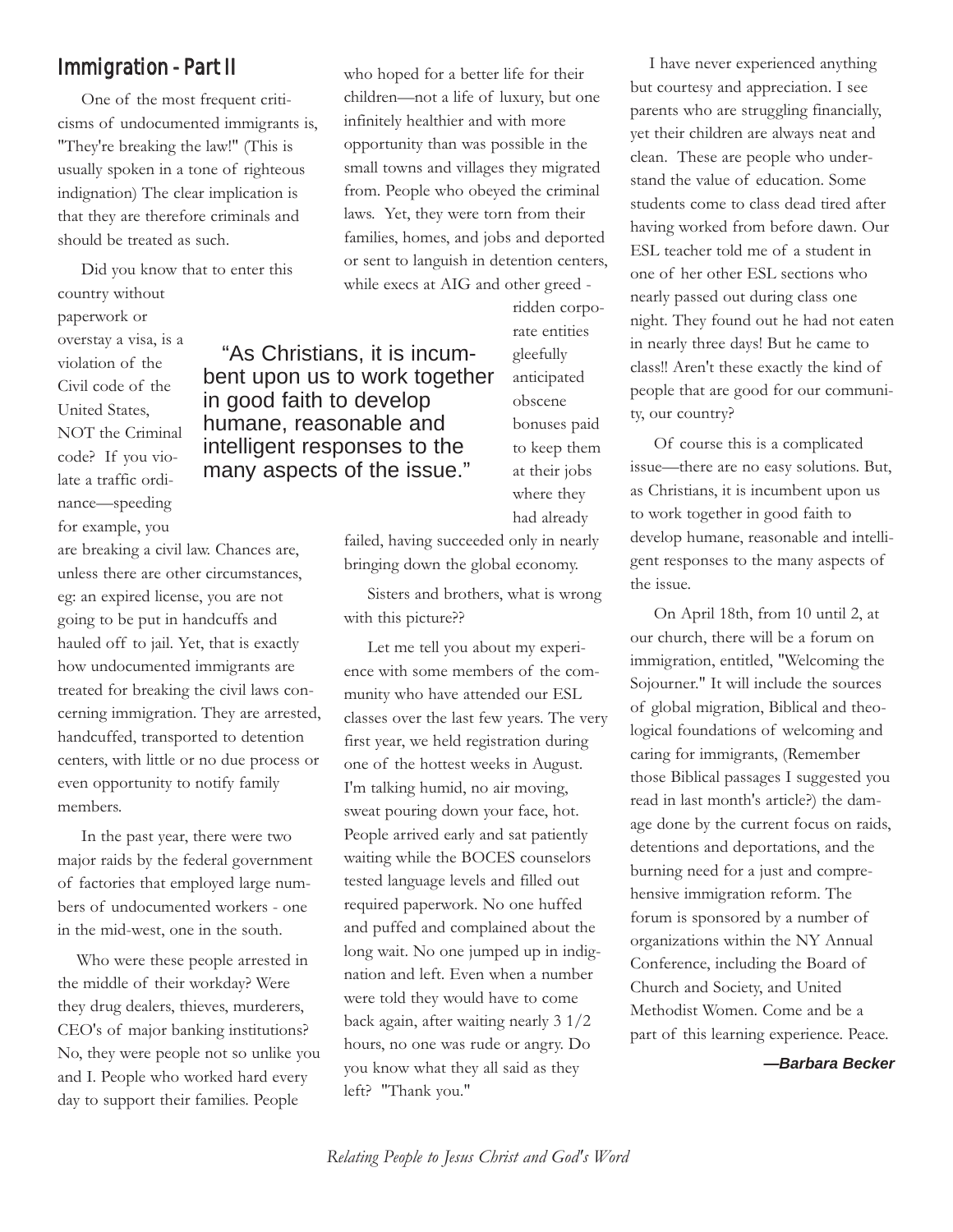#### Stewardship

Jan Boyd and I have chaired the Stewardship Committee for several years. A long time friend, Jan was always there for you with a joke, hug or a prayer. Like so many others who knew her, I will dearly miss her. She was our sounding board and a confidant. More than forty of her Emmaus friends gathered for a prayer vigil outside here home on a cold February night. If the number of friends defines ones status in life, then Jan was an outstanding person. Our loss will be God's gain, but she will always be in our hearts.

The Saint Valentine's Day Dance was a great success. Some seventy people attended and all had a good time thanks to Steve Rice. Steve proposed the dance as a fund raiser and almost single handedly carried it through to success. The dance raised over \$l,300 for the oil tank removal. Many other people made the dance a success. Mike Amodio, "Mr. Entertainment" not only was our DJ, he sang, crooned and played several instruments – Wow! Mike also obtained the hall for us at his (Legion member)cost. Denise and Frank Whalen decorated the hall with the help of their daughter, Jennifer. Carolyn Willis Falvey and her husband Paul gathered tickets and lent a hand with other facets of the fund raiser. Thanks to all those who attended and helped with the clean up.

The Prince family again provided a great meal and wonderful St. Patrick's Day Dinner. Bob's labor of love in buying the produce to organizing the servers made the dinner a hit. He obtained the In-Not-Of Soul band for our entertainment. More then \$935 was raised for the Church's Challenge and General Fund. Many thanks to our Church members who helped in the event. A special thanks to Don Kolacki and the members of the Patchogue-Bayport Soft Ball Team who gave us valuable help in making the dinner a great event.

The latest telethon for our Church's coming events is completed. I want to thank the many new callers for stepping in for "snowbirds" and others: Cecelia Alvarado, Diane Artus, Hoy Chae, Don Kolacki, Kevin Leahy and Lenny Pierson. We tried to contact every member, but found that many members have changed their phone numbers and not notified the Church of their new numbers. If you would like a friendly and informative call, please call the office at 475-0381 and give Chris, our secretary, your new phone number. This can be done from 9AM to 2 PM weekdays, except Wednesday. If you would rather not be called, you can call the office and ask to have your E-mail address added to the Pastors E-mail postings of Church news and events. We hope to hear from you

#### *—Dave Hollowell* United Methodist Women

Bulb sale: The UMW will continue to take orders for beautiful flowering bulbs until April 18th. There are 12 different types of bulbs, including Hostas, Freesias, pink Fairy Lilies, giant Dahlias and others. They are reasonably priced, come from a reputable grower, and have a money-back guarantee. UMW will receive 50% of the total sales. If you are interested, see Suzie Conti or Barbara Becker.

The White Elephant table could

use some new items. So, if you are trying to start Spring with a decluttering clean sweep, please consider giving some of your smaller extraneous treasures to us. See Jeannie Miller for specifics.

We were all deeply saddened at the passing of our friend and sister-in-Christ, Jan Boyd. She was a faithful and hard working member of our overall church community and of United Methodist Women. She, like so many other wonderful women of our church who have gone before us, believed that being in mission and ministry is as important a part of being a Christian as saying our prayers and attending worship. We will miss her deeply, but know that heaven will be a lot livelier place for having received her spirit.

#### *—Barbara Becker* Easter Prayer (from page 2)

that, because our Lord's Easter lay behind us, no Golgotha lies before us; for supposing that, because he risked everything, we need not risk anything. Forgive us, above all, for thinking that, because we praise him loudly, we need not follow him closely.

We acknowledge, O God, that our divorce of Easter from Good Friday has done us no good and others much harm. Help us to proclaim the oneness of the empty tomb and the cross, to narrow the gap between our confession and our conduct. Empower us so to live that our works will confirm the words of our Lord about true greatness. Send us into the world, as you sent him into the world, to become the victorious servants of all.

We dare to ask this in Jesus' name. Amen

#### *—Pastor Wayne Jack Plumstead*

Park United Methodist Church Bloomfield, NJ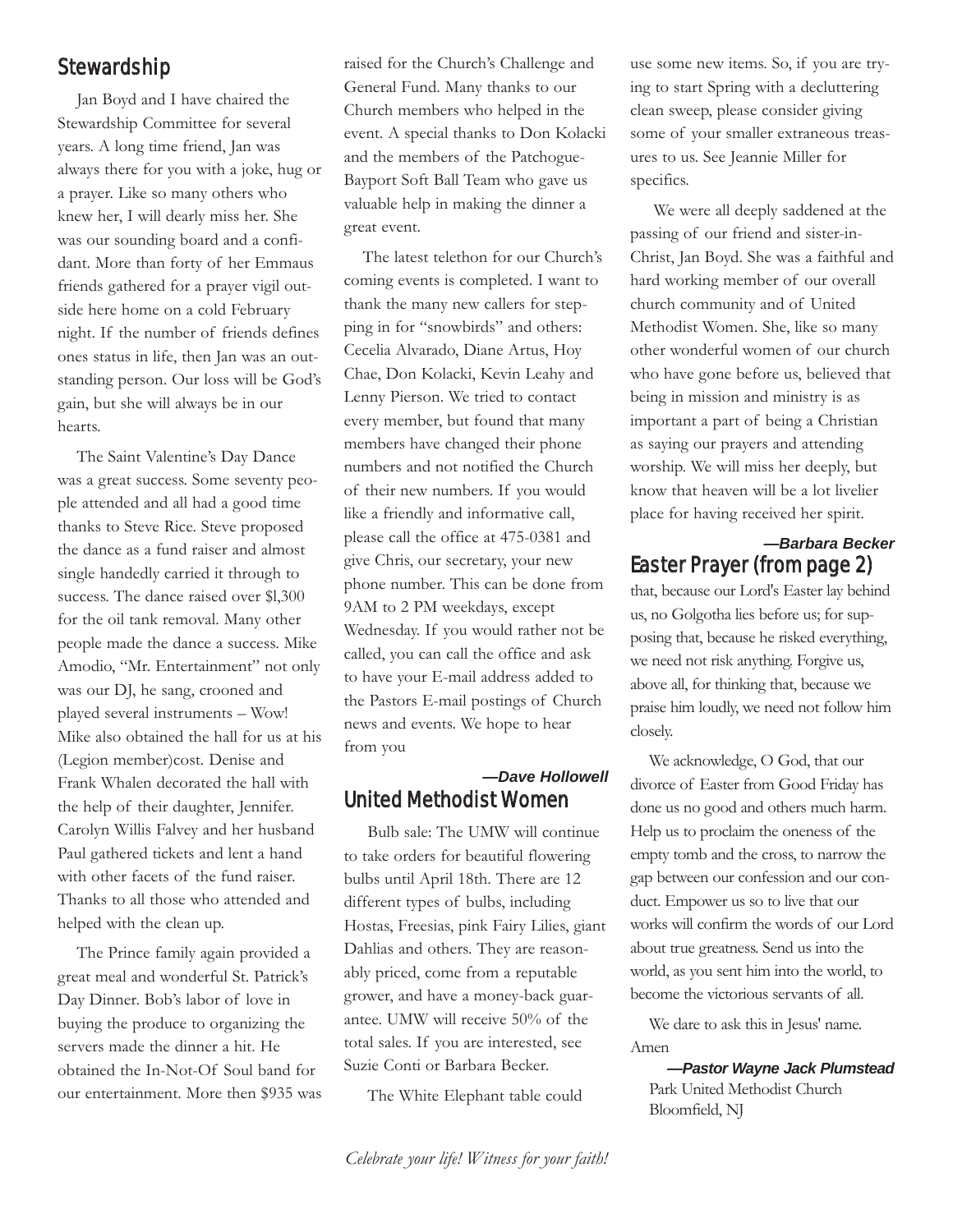# **United Methodist Church of Patchogue April 2009**

| <b>Sun</b>                                                                                     | Mon                  | <b>Tue</b>                                                                                      | <b>Wed</b>                      | Thu                                                                       | Fri                                                                               | <b>Sat</b>                          |
|------------------------------------------------------------------------------------------------|----------------------|-------------------------------------------------------------------------------------------------|---------------------------------|---------------------------------------------------------------------------|-----------------------------------------------------------------------------------|-------------------------------------|
|                                                                                                |                      |                                                                                                 | $\iota$                         | $\overline{2}$<br>$7:30$ p.m.-Choir<br>Rehearsal                          | $\mathfrak{Z}$                                                                    | $\overline{4}$                      |
| 5<br>8-9:30 a.m.-Palm<br>Sunday Breakfast<br>10 a.m.-Church<br>School /Communion<br>Worship    | 6<br>$7$ p.m. $-AA$  | $\overline{7}$<br>$10$ a.m.-Noon-<br>Food Pantry<br>$7:00$ p.m. $-AA$<br>7:30 p.m.—<br>Recovery | 8<br>7:30 p.m.--Bible<br>Study  | 9<br>7:30 p.m.-Maundy<br>Thursday Service<br>7:30 p.m.-Choir<br>Rehearsal | 10<br>9-Noon & 3-6 p.m.<br>-Easter Plant Sale<br>7:30 p.m. Good<br>Friday Service | 11<br>9-4 p.m.-Easter<br>Plant Sale |
| 12<br>10 a.m.-Church<br>School /Easter Wor-<br>ship                                            | 13<br>$7$ p.m. $-AA$ | 14<br>$10$ a.m.-Noon-<br>Food Pantry<br>$7:00$ p.m. $-AA$<br>7:30 p.m.—<br>Recovery             | 15                              | 16                                                                        | 17                                                                                | 18<br>9:30 a.m.-UMW<br>Meeting      |
| 19<br>10 a.m.-Church<br>School /Worship/<br>11:30 a.m.-Finance<br>7:00 p.m.-Healing<br>Service | 20<br>$7$ p.m. $-AA$ | 21<br>$10$ a.m.-Noon-<br>Food Pantry<br>$7:00$ p.m.- $AA$<br>7:30 p.m.-<br>Recovery             | 22                              | 23                                                                        | 24                                                                                | 25                                  |
| 26<br>10 a.m.-Church<br>School /Worship<br>11:30 a.m. $-$<br>Trustees                          | 27<br>$7$ p.m. $-AA$ | 28<br>$10$ a.m.-Noon-<br>Food Pantry<br>$7:00$ p.m. $-AA$<br>7:30 p.m.—<br>Recovery             | 29<br>7:30 p.m.--Bible<br>Study | 30                                                                        |                                                                                   |                                     |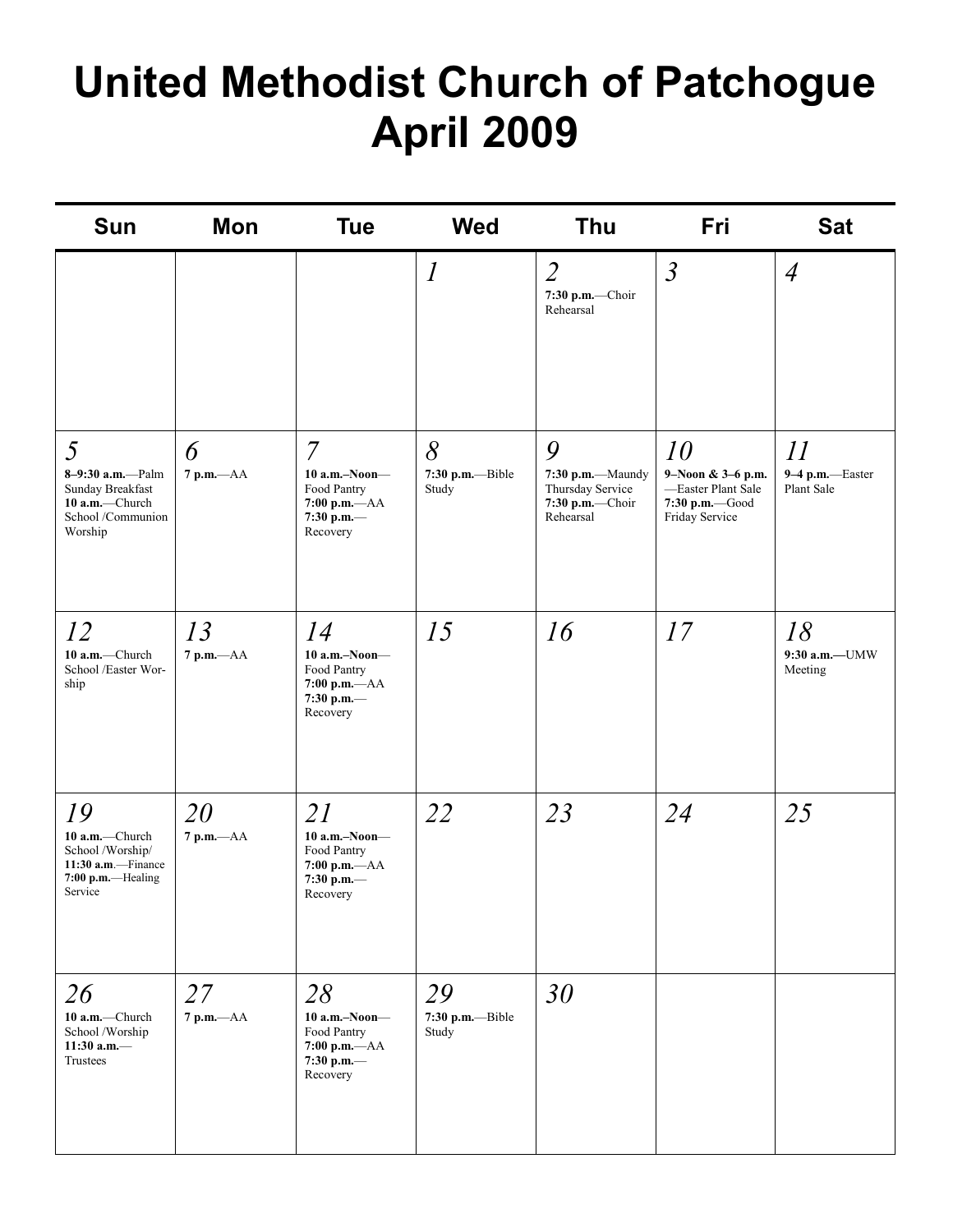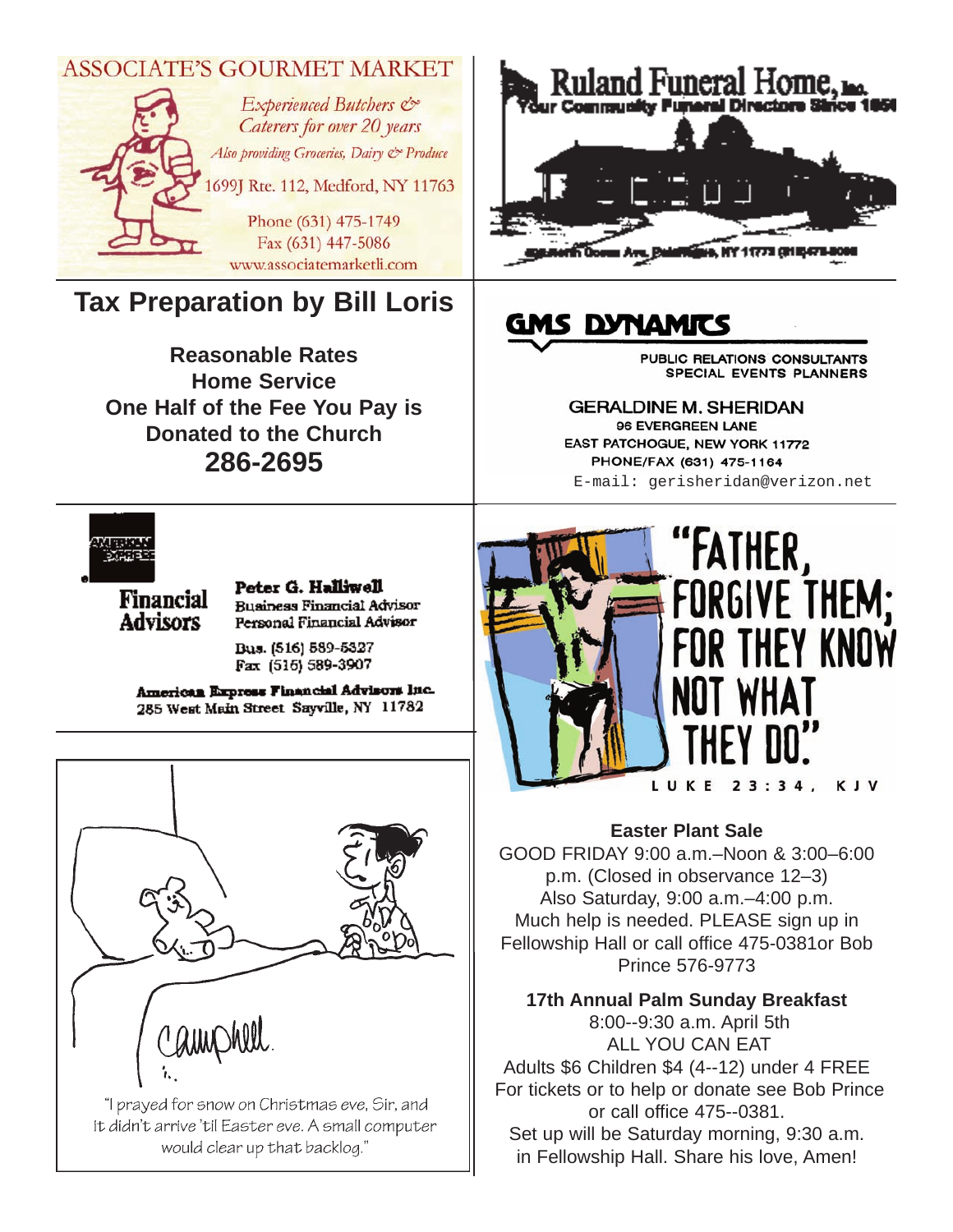#### UMC.Org Reviews: Phoebe in Wonderland

Production company: THINKFilm; Director: Daniel Barnz; Cast: Elle Fanning, Felicity Huffman, Bill Pullman, Patricia Clarkson, Campbell Scott; Rating: PG-13 for thematic material and brief strong language.

#### By Gregg Tubbs

(UMC.org)—Have you ever lost yourself in a daydream or escaped to a pleasant fantasy when life got a little stressful or dull? Phoebe in Wonderland is an inventive and insightful family drama about a young girl with a vivid imagination and dreams of a special world free from problems. The film also offers an unflinching look at the challenge of parenting, especially when you have a complex, troubled child. Throughout the film, fantasy and reality freely mix and help teach lessons about love and forgiveness, about trying to see through the eyes of others and about the dangers of rushing to judgment.

A hit at last year's Sundance Film Festival, Phoebe in Wonderland is a revealing psychological drama that uses heavy doses of fantasy to explore the mind of a child with unexpected behavioral problems and the impact this has on her family, school and friends. Written and directed by newcomer Daniel Barnz, the story revolves around two characters, Phoebe (Elle Fanning), an eight year-old girl whose wild imagination masks deeper problems, and her mother (Felicity Huffman), a woman overwhelmed by the dual tasks of raising a complex, challenging child and writing a book about "Alice in Wonderland," which she feels will give her life professional validation.

Phoebe's behavior at school and at

home becomes more troubling, and she lashes out at other children and falls into obsessive, nonsensical routines. Phoebe's compulsions cause her mother to struggle with feelings of both maternal and professional failure. She resents that her husband (Bill Pullman) can continue with his work, while she neglects her book to attend to Phoebe. Salvation, of a sort, comes when the school's enigmatic drama teacher, Mrs. Dodger (Patricia Clarkson), begins auditions for a production of "Alice in Wonderland." Perhaps by chance or fate, the play and its connection to her mother's book become the catalyst for Phoebe's increasingly erratic behavior, but also ultimately draw mother and daughter closer together.

Phoebe wins the part of Alice and excels as the girl lost in a curious and confusing world. However, as she loses herself in the role, her behavior goes further downhill. She becomes convinced that she must either "pray a lot or do something she really hates" to get the part and be a great Alice. Since she's not sure there is a God, she subjects herself to a series of obsessive, ritualistic tasks: skips, jumps and handclaps on stairs that leave her with bloody knees and an increasingly panicked family. For this cycle to be broken, her parents and teachers—and Phoebe herself—must try to redefine their concept of normality, stop judging Phoebe by strict rules and assigning blame for what proves to be more complex than simple misbehavior.

In many ways, Phoebe in Wonderland provides a pointed critique of conformity, explored through the story of a girl who can only begin to understand the unique workings of her own mind by going "down the rabbit hole" into the topsy-turvy world of Wonderland. The

*Celebrate your life! Witness for your faith!*

film also deals honestly with the challenges of being a parent as well as their human frailties. There are no perfect parents, just loving people who are doing the best they can to raise their children. This is an important lesson for Phoebe's mother who punishes herself, and indirectly her husband, over her feelings of inadequacy as a mother. Although this sounds very cerebral, the film's flights of fancy into Wonderland provide magical and emancipating moments of revelation.

The film also leads credence to Jesus' words, "Do not judge, so that you may not be judged." (Mt. 7:1-2, NRSV). Everyone is quick to judge Phoebe: she's rebelling; she's "acting out"; she's selfish or undisciplined. But this rush to judgment leads to heartache. No one—especially the school's rigid principle (Campbell Scott)—has tried to understand why she is behaving as she is. Instead, like the Red Queen in "Alice in Wonderland," they want to skip the trial and go straight to the verdict. Understanding comes both through professional help and, touchingly, through the adults' recognition of themselves in Phoebe. They realize that they too occasionally have irrational urges, say things they shouldn't and are all a little "different."

I would caution that Phoebe in Wonderland is not really a children's movie, but rather a movie about childhood. The story will speak to parents, teachers or anyone who works with children, as well as anyone who has forgotten what it's like to be a child trying to make sense of the adult world. The film also celebrates the power of imagination and its ability to make life's mysteries easier to understand.